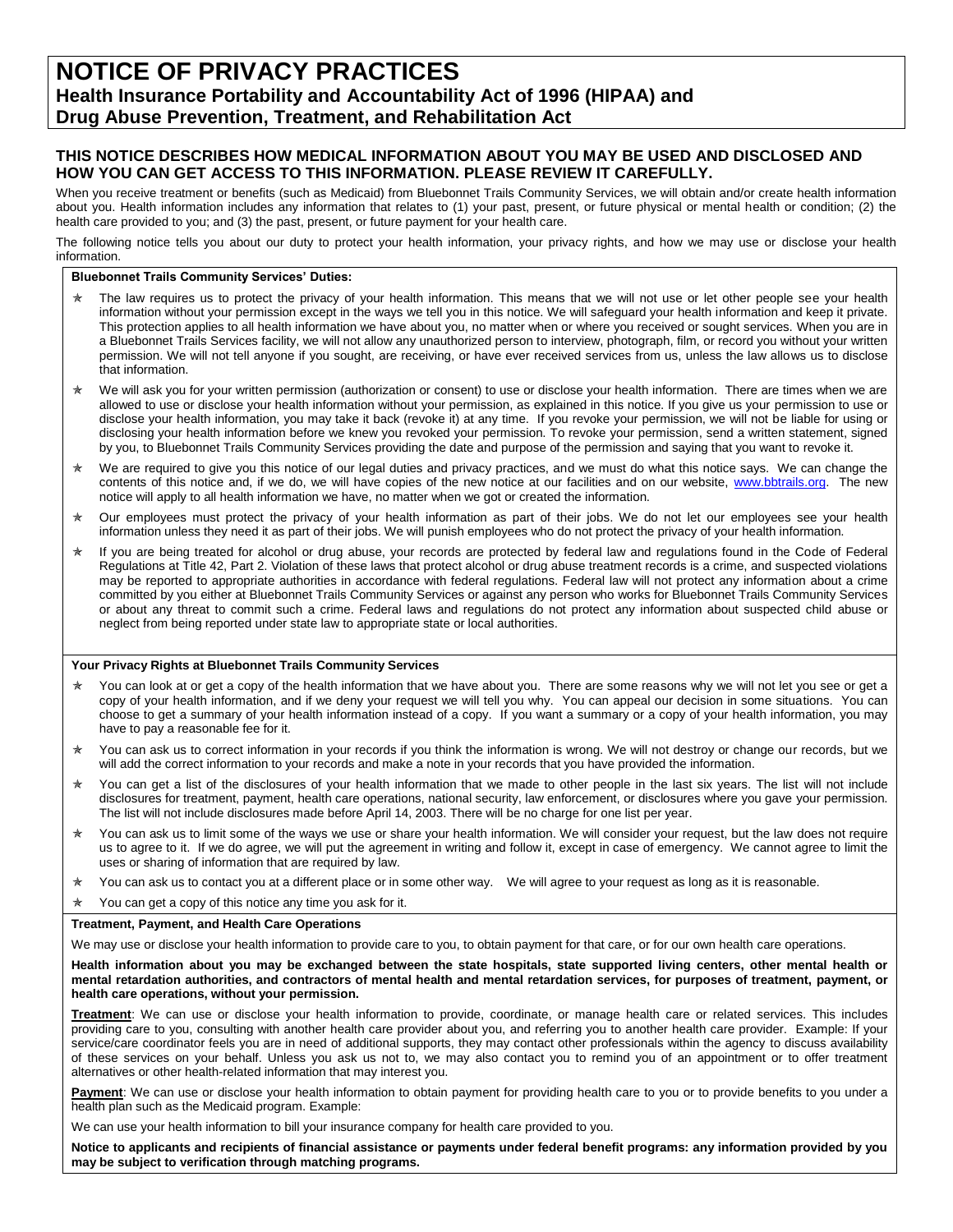**Health Care Operations**: We can also use your health information for health care operations:

- $\triangleright$  Activities to improve health care, evaluating programs, and developing procedures;
- Case management and care coordination;
- $\triangleright$  Reviewing the competence, qualifications, performance of health care professionals and others;
- $\triangleright$  Conducting training programs and resolving internal grievances;
- $\triangleright$  Conducting accreditation, certification, licensing, or credentialing activities;
- $\triangleright$  Providing medical review, legal services, or auditing functions; and
- $\triangleright$  Engaging in business planning and management or general administration.

For example, we can use your health information to develop procedures for providing care to people in our facilities.

**Bluebonnet Trails Community Services, is permitted to use or disclose your health information without your permission for the following purposes (except information regarding alcohol or drug abuse treatment):**

- **When required by law.** We may use or disclose your health information as required by state or federal law.
- **To report suspected child abuse or neglect**. We may disclose your health information to a government authority if necessary to report abuse or neglect of a child.
- **To address a serious threat to health or safety.** We may use or disclose your health information to medical or law enforcement personnel if you or others are in danger and the information is necessary to prevent physical harm.
- **★ For research.** We may use or disclose your health information if a research board says it can be used for a research project, or if information identifying you is removed from the health information. Information that identifies you will be kept confidential.
- **To a government authority if we think that you are a victim of abuse.** We may disclose your health information to a person legally authorized to investigate a report that you have been abused or have been denied your rights.
- **For public health and health oversight activities**. We will disclose your health information when we are required to collect information about disease or injury, for public health investigations, or to report vital statistics.
- **To comply with legal requirements.** We may disclose your health information to an employee or agent of a doctor or other professional who is treating you, to comply with statutory, licensing, or accreditation requirements, as long as your information is protected and is not disclosed for any other reason.
- **★ For purposes relating to death.** If you die, we may disclose health information about you to your personal representative and to coroners or medical examiners to identify you or determine the cause of death. We may also disclose information about you for burial purposes, including grave marker inscription, unless you tell us not to.
- **To a correctional institution**. If you are in the custody of a correctional institution, we may disclose your health information to the institution in order to provide health care to you.
- **If you are in the criminal justice system,** we may disclose your health information to other state agencies involved in your treatment, rehabilitation, or supervision.
- **To locate you if you are missing from a facility.** We may disclose some information about you to law enforcement personnel so that they can find you and return you to the facility if you are missing.
- **For government benefit programs.** We may use or disclose your health information as needed to operate a government benefit program, such as Medicaid.
- **★ To your legally authorized representative (LAR).** We may share your health information with a person the law allows to represent your interests.
- **If you are receiving services for mental retardation,** we may give health information about your current physical and mental condition to your parent, guardian, relative, or friend, in accordance with the Persons with Mental Retardation Act, unless you tell us not to.
- **In judicial and administrative proceedings.** We may disclose your health information in any criminal or civil proceeding if a court or administrative judge has issued an order or subpoena that requires us to disclose it. Some types of court or administrative proceedings where we may disclose your health information are:
	- **Commitment proceedings** for involuntary commitment for court-ordered treatment or services.
	- **Court-ordered examinations** for a mental or emotional condition or disorder.
	- **Proceedings regarding abuse or neglect** of a resident of an institution.
	- License revocation proceedings against a doctor or other professional.
- **★ For national security.** We will disclose your health information if necessary for national security and intelligence activities, and to protect the president of the United States.
- **To the Secretary of Health and Human Services.** We must disclose your health information to the United States Department of Health and Human Services when requested in order to enforce the privacy laws.

**If you are also being treated for alcohol or drug abuse, Bluebonnet Trails Community Services (BTCS) will not tell any unauthorized person outside of BTCS that you have been admitted to BTCS or that you are being treated for alcohol or drug abuse, without your written permission. We will not disclose any information identifying you as an alcohol, drug, or substance user, except as allowed by law. BTCS may only disclose information about your treatment for alcohol or drug abuse without your permission in the following circumstances:**